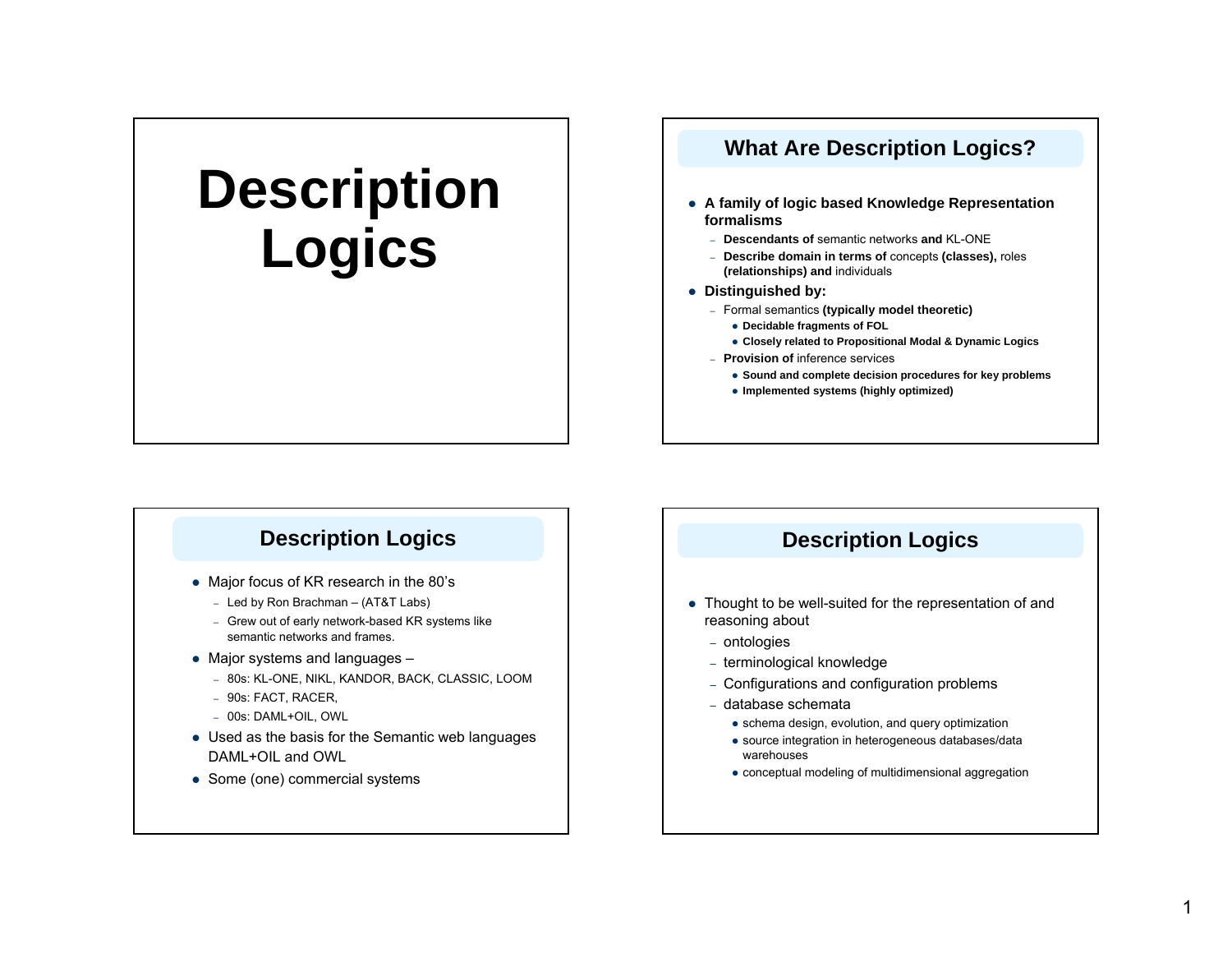



- A **Description Logic** is mainly characterized by a set of constructors that allow one to build complex descriptions or terms out of **concepts** and **roles** from atomic ones
	- **Concepts** correspond to classes
		- and are interpreted as sets of objects,
	- **Roles** correspond to relations
		- and are interpreted as binary relations on objects
- Set of axioms for asserting **facts** about concepts, roles and **individuals**



#### **Descriptions**

- Just Like in FOL, what we are dealing with (ultimately) are sets of individuals and relations
- $\bullet$  The basic unit of semantic significance is the
- z *"We are describing sets of individuals"*
- Description logics differ in the operators they allow
- $\bullet$  If a "happy father" is a man with both a son and a daughter and all of whose children are either rich or happy, then we can describe the concept in a

HappyFather = Man <sup>∩</sup> ∃hasChild.Female <sup>∩</sup> ∃hasChild.Male <sup>∩</sup> ∀hasChild.(Rich <sup>∪</sup>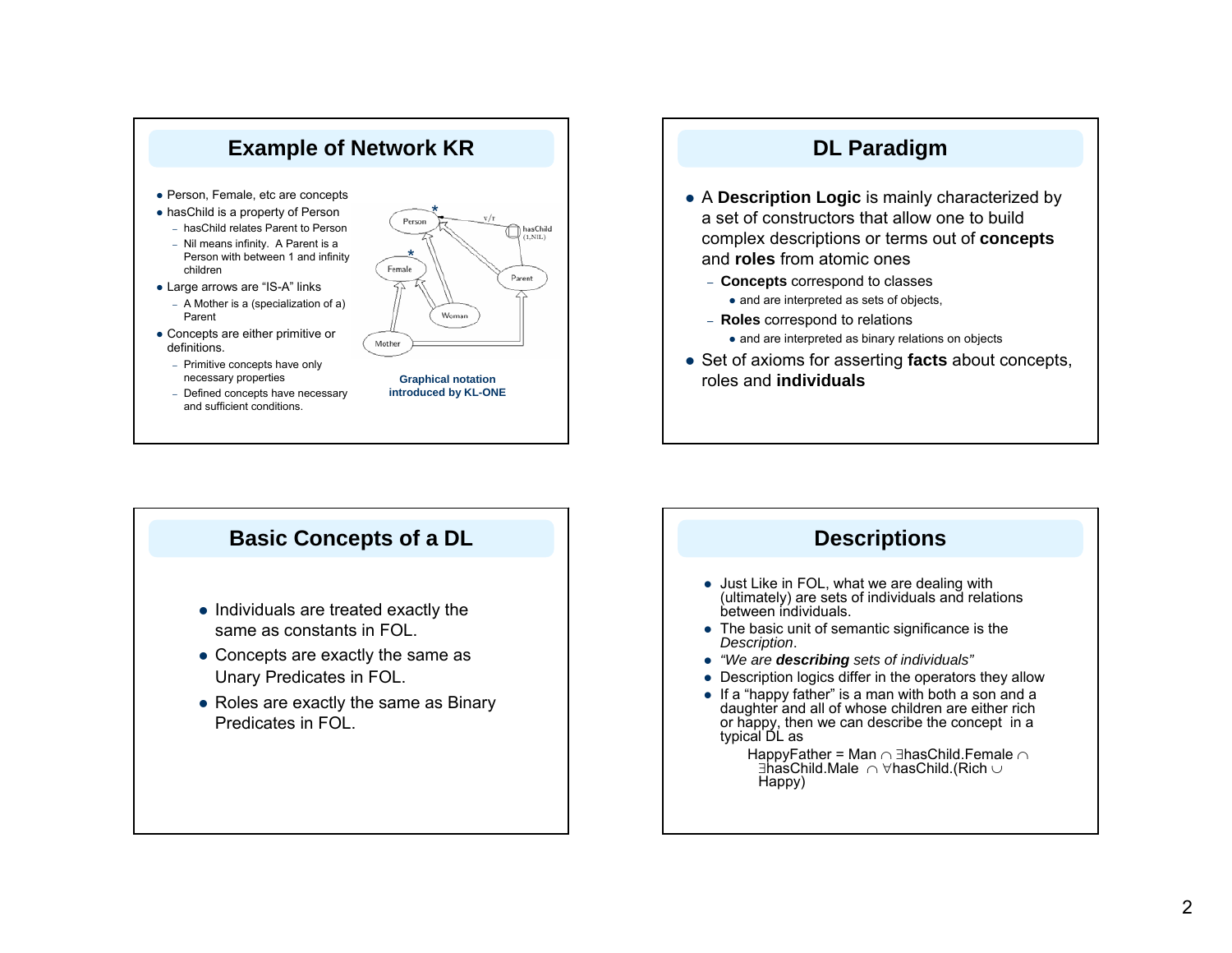

#### **A family of languages**

- $\bullet$  The expressiveness of a description logic is determined by the operators that it uses.
- Add or eliminate certain operators (e.g.,  $\neg$ ,  $\cup$ ), and the statements that can be expressed are increased/reduced in number.
- Higher expressiveness implies higher complexity
- AL or Attributive Language is the base and includes just a few operators
- Other DLs are described by the additional operators they include

| <b>AL: Attributive Language</b> |  |
|---------------------------------|--|
|---------------------------------|--|

| <b>Constructor</b>              | <b>Syntax</b>  | <b>Example</b>                  |
|---------------------------------|----------------|---------------------------------|
| atomic concept                  | С              | Human                           |
| atomic negation                 | $\sim$ C       | $\sim$ Human                    |
| atomic role                     | R              | hasChild                        |
| conjunction                     | C ^ D          | Human ^ Male                    |
| value restrict.                 | $\forall R.C.$ | Human $\forall$ has Child Blond |
| Existential rest. (lim)         | ∃R             | Human $\exists$ has Child       |
| Top (univ. conc.)               | т              | т                               |
| bottom (null conc)              | ⊥              | 上                               |
| for concepts C and D and role R |                |                                 |

#### **ALC**

**ALC** is the smallest DL that is propositionally closed (i.e., includes full negation and disjunction) and include booleans (and, or, not) and restrictions on role values

| <b>Constructor</b>       | <b>Syntax</b> | <b>Example</b>         |
|--------------------------|---------------|------------------------|
| atomic concept           | С             | Human                  |
| negation                 | ~ C           | $\sim$ (Human V Ape)   |
| atomic role              | R             | hasChild               |
| conjunction              | C ^ D         | Human ^ Male           |
| disjunction              | C V D         | Nice V Rich            |
| value restrict.          | $\forall R.C$ | Human ∀ hasChild.Blond |
| <b>Existential rest.</b> | <b>ER.C</b>   | Human ∃ hasChild.Male  |
| Top (univ. conc.)        | т             | т                      |
| bottom (null conc)       | $\mathbf{I}$  |                        |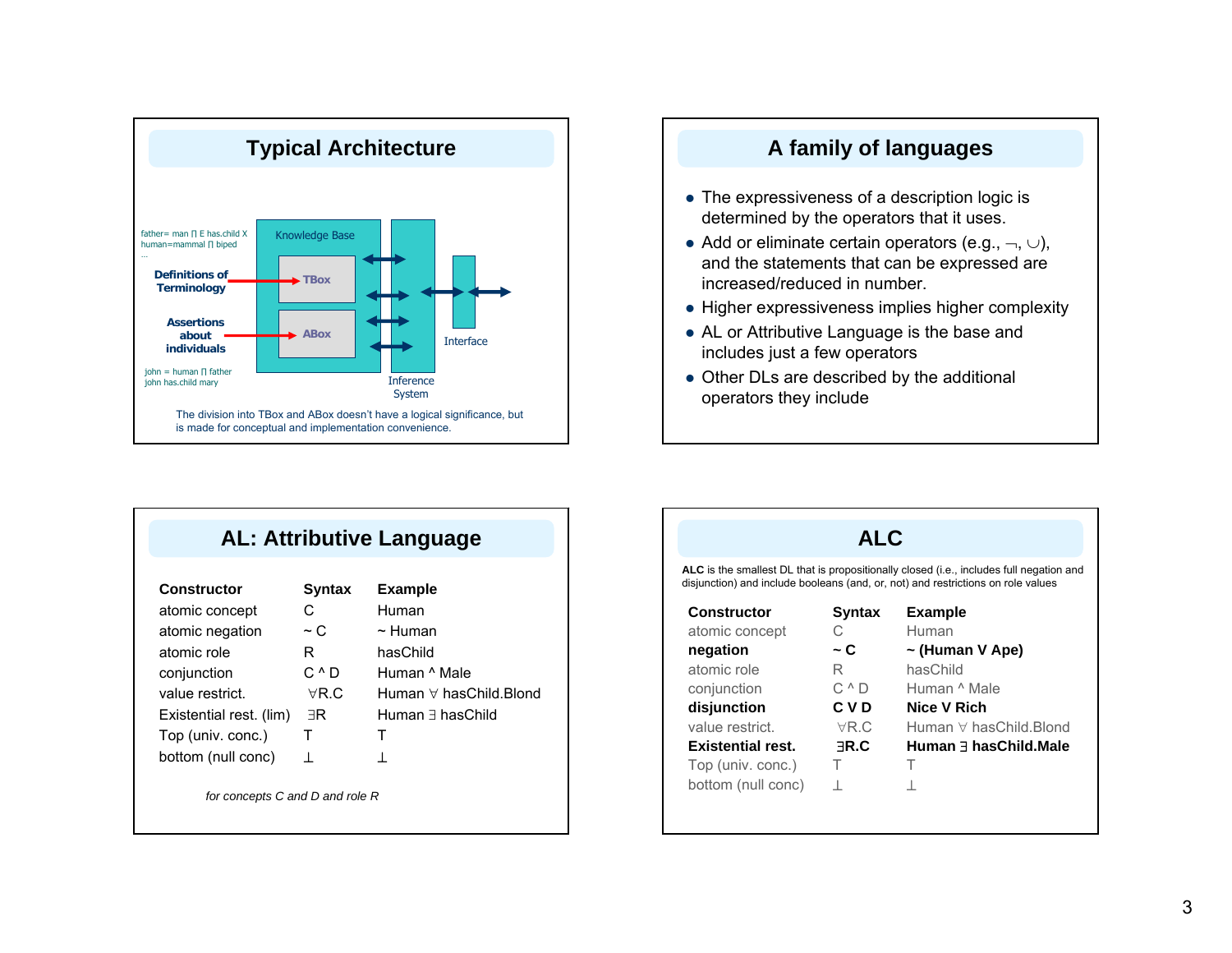| <b>Other Constructors</b>              |                  |                                     |  |
|----------------------------------------|------------------|-------------------------------------|--|
| Constructor                            | <b>Syntax</b>    | <b>Example</b>                      |  |
| number restriction                     | >= n R<br><= n R | >= 7 hasChild<br>$\leq$ 1 hasmother |  |
| inverse role                           | R-               | haschild-                           |  |
| Transitive role                        | R*               | hasChild*                           |  |
| Role composition                       | R ∘ R            | hasParent • hasBrother              |  |
| Qualified # restric.                   | $>= n R.C$       | >= 2 hasChild Female                |  |
| Singleton concepts $\{\text{$ name>}\} |                  | ${$                                 |  |

### ∀ **and** <sup>∃</sup> **deserve special attention.**

 $\bullet$  Note that they only can come before a Role:

∀*HasChild.Girl*

∃*isEmployedBy.Farmer*

- Remember, they describe sets of individuals.
- z ∀*HasChild.Girl would be interpreted as:*  The set  $\{ x \mid \forall (y)$  HasChild $(x,y) \rightarrow$  Girl $(y)$ ) } Note the conditional: Are you in that set?.
- z ∃*isEmployedBy.Farmer would be:*  The set  $\{ x | \exists(y)$  (is Employed By  $(x,y)$  & Farmer  $(y)$ ) }

#### **Special names and combinations**

See http://en.wikipedia.org/wiki/Description\_logic

- $\bullet$  S = ALC + transitive properties
- $\bullet$  H = role hierarchy, e.g., rdfs:subPropertyOf
- $\bullet$  O = nominals, e.g., values constrained by enumerated classes, as in owl:oneOf and owl:hasValue
- $\bullet$  I = inverse properties
- $\bullet$  N = cardinality restrictions (owl:cardinality, owl:maxCardonality)
- $\bullet$  (D) = use of datatypes properties
- $\bullet$  etc.
- z **OWL-DL is SHOIN(D)**

#### OWL as a DL

- $\bullet$  OWL-DL is SHOIN(D)
- We can think of OWL as having three kinds of statements
- Ways to specify classes
	- the intersection of humans and males
- $\bullet$  Ways to state axioms about those classes
	- Humans are a subclass of apes
- Ways to talk about individuals
- John is a human, john is a male, john has a child mary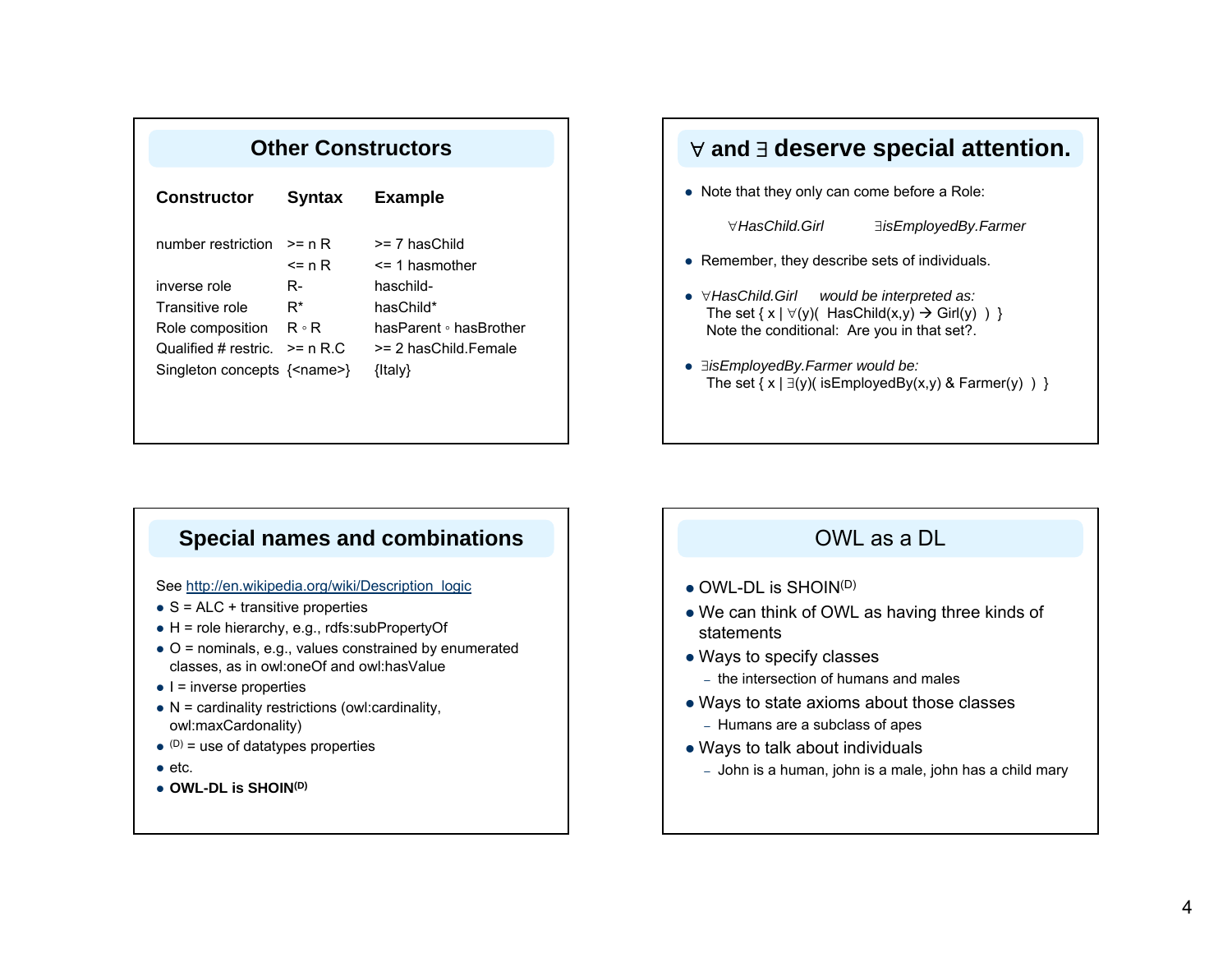| Constructor    | DL Syntax                                           | Example                                                              | (Modal Syntax)                 |
|----------------|-----------------------------------------------------|----------------------------------------------------------------------|--------------------------------|
| intersectionOf | $C_1 \sqcap \ldots \sqcap C_n$                      | Human ⊓ Male                                                         | $C_1 \wedge \ldots \wedge C_n$ |
| unionOf        | $C_1 \sqcup \ldots \sqcup C_n$                      | Doctor ⊔ Lawyer                                                      | $C_1 \vee \ldots \vee C_n$     |
| complementOf   | $\neg C$                                            | ⊸Male                                                                | $\neg C$                       |
| oneOf          | $\{x_1 \ldots x_n\}$                                | $\{john,mary\}$                                                      | $x_1 \vee \ldots \vee x_n$     |
| allValuesFrom  | $\forall PC$                                        | ∀hasChild.Doctor                                                     | P C                            |
| someValuesFrom | $\exists P.C$                                       | ∃hasChild.Lawyer                                                     | $\langle P \rangle C$          |
| maxCardinality | $\leq nP$                                           | $\leq$ 1hasChild                                                     | $[P]_{n+1}$                    |
| minCardinality | $\geq nP$                                           | ≥2hasChild                                                           | $\langle P \rangle_n$          |
| œ              | $\bullet$ E.g., $\exists$ hasAge.nonNegativeInteger | XMLS datatypes as well as classes in $\forall P.C$ and $\exists P.C$ |                                |
| <b>CBP</b>     | Arbitrarily complex nesting of constructors         |                                                                      |                                |
|                |                                                     | • E.g., Person $\sqcap$ ∀hasChild.(Doctor $\sqcup$ ∃hasChild.Doctor) |                                |

| Axiom                     | DL Syntax                           | Example                                              |
|---------------------------|-------------------------------------|------------------------------------------------------|
| subClassOf                | $C_1 \sqsubseteq C_2$               | Human ⊑ Animal ⊓ Biped                               |
| equivalentClass           | $C_1 \equiv C_2$                    | $Man \equiv Human \sqcap Male$                       |
| disjointWith              | $C_1 \sqsubset \neg C_2$            | Male $\sqsubset \neg$ Female                         |
| sameIndividualAs          | ${x_1} \equiv {x_2}$                | ${President\_Bush} \equiv {G_W_B}$                   |
| differentFrom             | ${x_1}\subseteq \neg {x_2}$         | $\{\mathsf{John}\}\sqsubseteq\neg\{\mathsf{peter}\}$ |
| subPropertyOf             | $P_1 \sqsubseteq P_2$               | hasDaughter ⊑ hasChild                               |
| equivalentProperty        | $P_1 \equiv P_2$                    | $cost \equiv price$                                  |
| inverseOf                 | $P_1 \equiv P_2^-$                  | $hasChild \equiv hasParent$                          |
| transitiveProperty        | $P^+\sqsubseteq P$                  | ancestor <sup>+</sup> $\sqsubset$ ancestor           |
| functionalProperty        | $T \sqsubseteq \leqslant 1P$        | $T \sqsubset \leqslant 1$ hasMother                  |
| inverseFunctionalProperty | $\top \sqsubseteq \leqslant 1P^{-}$ | $\top$ $\subset$ $\leq$ 1has SSN                     |

#### **Subsumption:** *D* <sup>⊆</sup> *C ?* • Concept C subsumes D iff on every interpretation *I* – *I(D)* <sup>⊆</sup> *I(C)*  $\bullet$  This means the same as (for complex statements D and C) the assertion:  $-$  ∀(x)(D(x)  $\rightarrow$  C(x)) • Determining whether one concept *logically* contains another is called the *subsumption problem.* • Subsumption is undecidable for reasonably expressive languages,  $\bullet$  and non-polynomial for fairly restricted ones.

#### **Other reasoning problems**

- These problems can be reduced to subsumption (for languages with negation).
- Can be reduced to the satisfiability problem, as well.

Satisfiability of Concept or KB {C, -C} **Instance Checking** Father(john)?<br>**Equivalence** CreatureWithF **Equivalence** CreatureWithHeart ≡ CreatureWithKidney **Disjointness** C ∏ D **Retrieval**Father(X)?  $X = \{john, robot\}$ **Realization** $X(john)? \quad X = {Father}$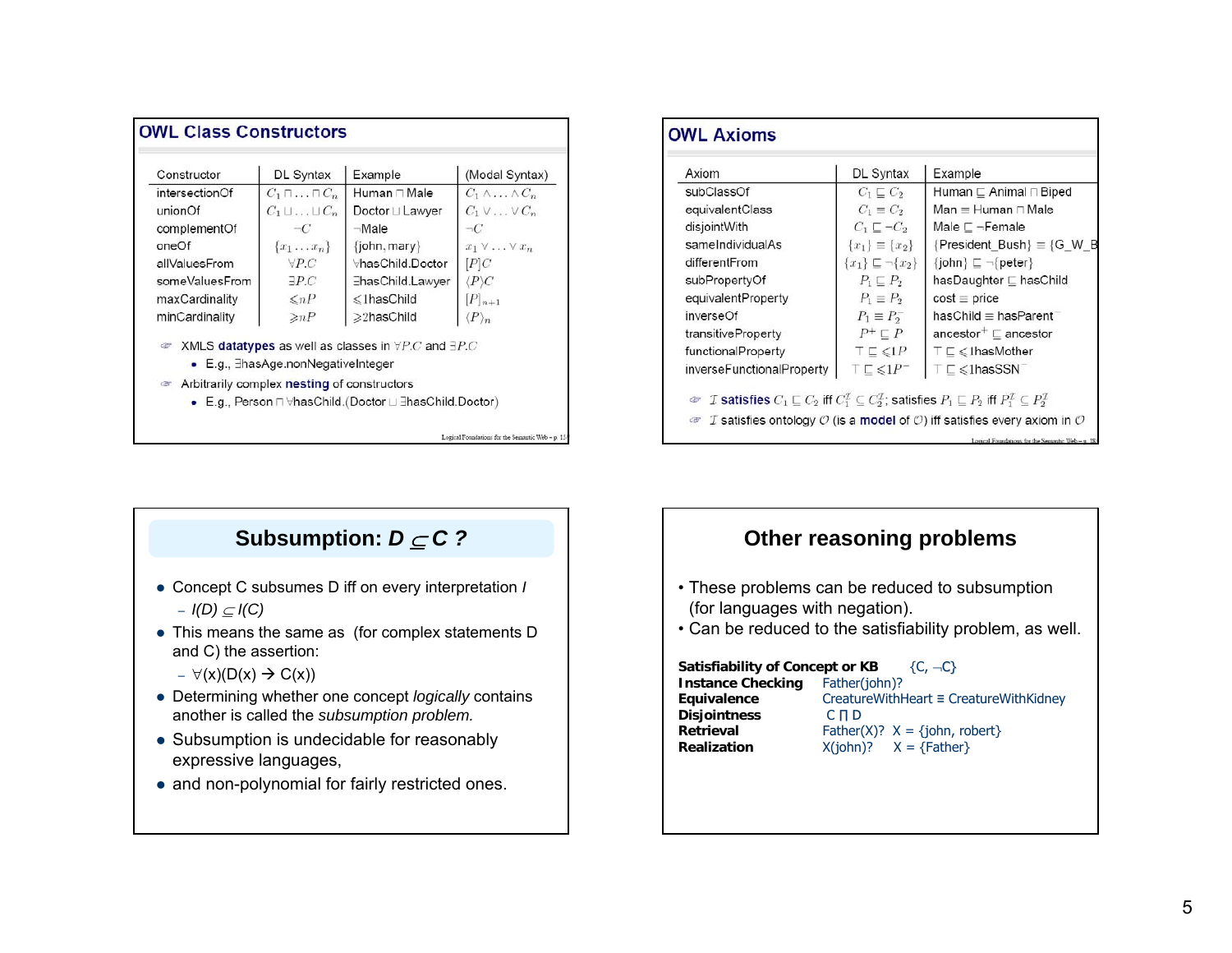#### **Definitions**

- A **definition** is a description of a concept or a relationship. It is used to assign a meaning to a term.
- In description logics, definitions use a specialized logical language.
- Description logics are able to do limited reasoning about concepts expressed in their logic.
- $\bullet$  One important inference is classification (computation of subsumption).

#### **Necessary versus Sufficient**

- Necessary properties of an object are properties common to all objects of that type.
	- Being a man is a necessary condition for being a father.
- Sufficient properties are properties that allow one to identify an object as belonging to a type. They need be common to all members of the type.
	- Speeding is a sufficient reason for being stopped by the police.
- $\bullet$  Definitions are often necessary and sufficient

### **Subsumption**

- $\bullet$  Meaning of Subsumption
	- *A more general concept is said to subsume a more specific concept. Members of a subsumed concept are necessarily members of a subsuming concept*
- Formalization of Meaning
	- Logic
		- $\bullet$  Satisfying a subsumed concept implies that the subsuming concept is satisfied.
	- Sets
		- The instances of subsumed concept are necessarily a subset of the subsuming concept's instances.

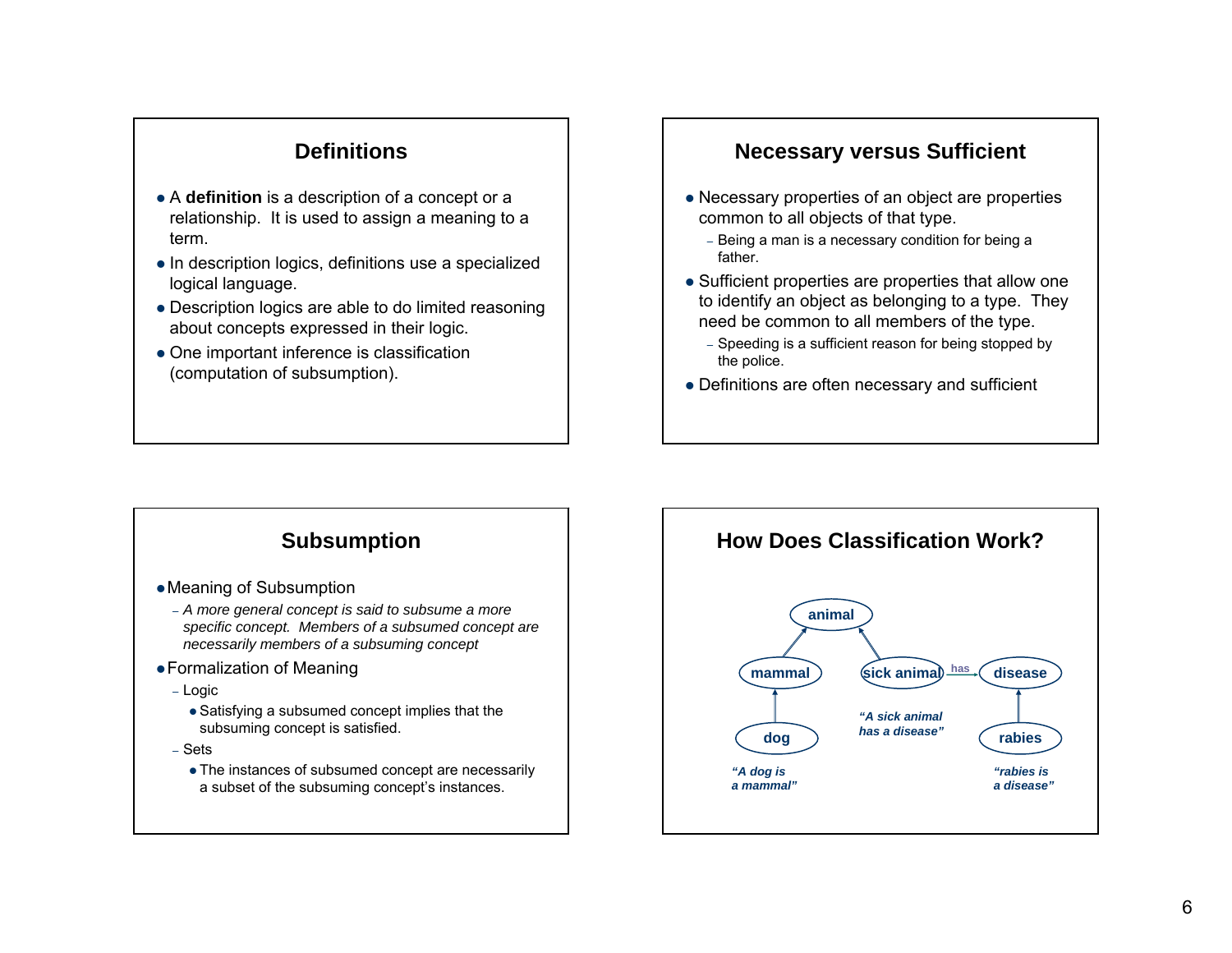





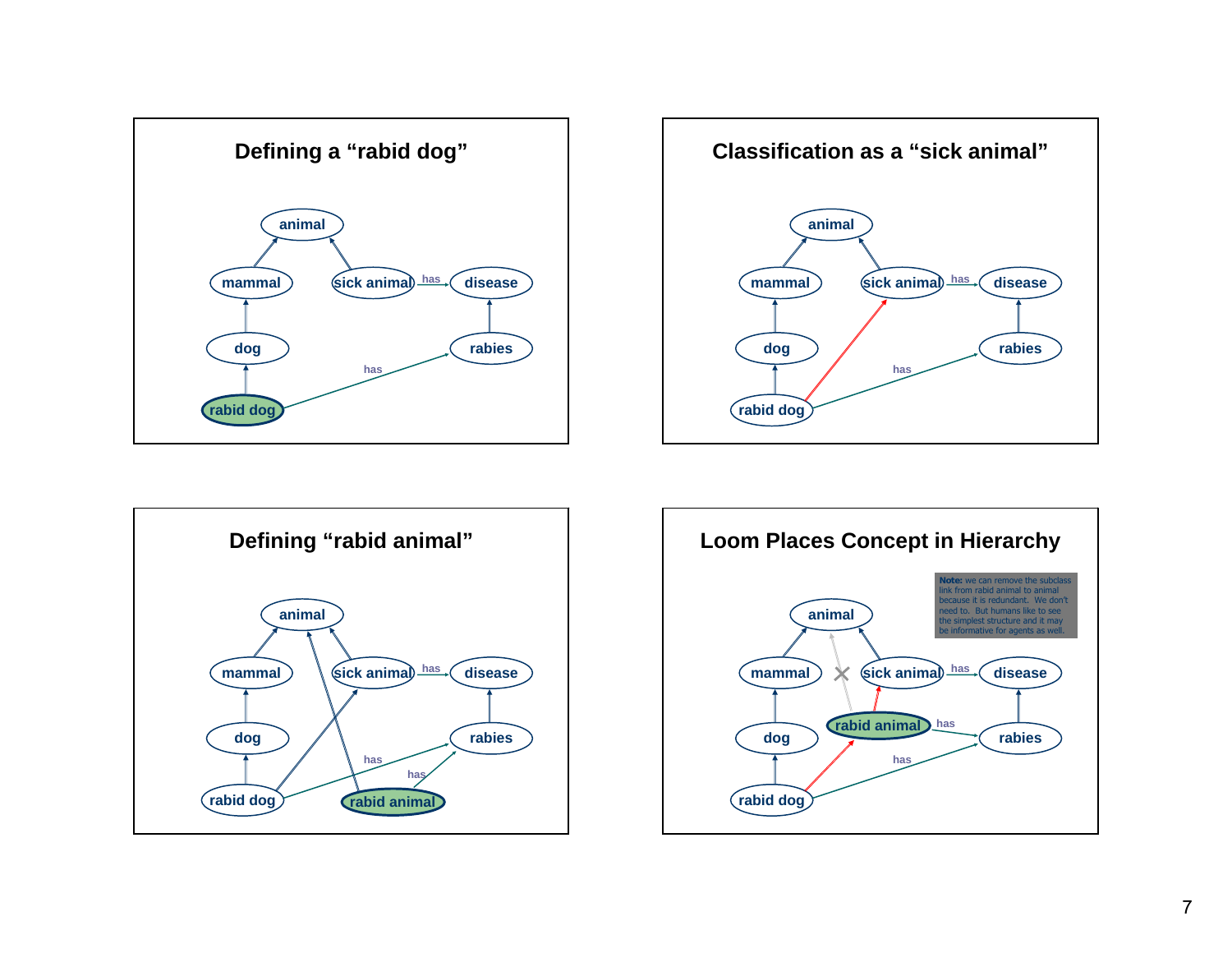#### **Primitive versus Structured (Defined)**

- Description logics reason with definitions. They prefer to have complete descriptions.
- This is often impractical or impossible, especially with natural kinds.
- A "primitive" definition is an incomplete definition. This limits the amount of classification that can be done automatically.
- $\bullet$  Example:
	- Primitive: A Person
	- Defined: Parent = Person with at least 1 child

#### **Intentional versus Extensional Semantics**

- **Extensional Semantics** are a model-theoretic idea. They define the meaning of a description by enumerating the set of objects that satisfy the description.
- **Intensional Semantics** defines the meaning of a description based on the intent or use of the description.
- $\bullet$  Example:
	- Morning-Star Evening-Star
		- Extensional: Same object, namely Venus
		- Intensional: Different objects, one meaning Venus seen in the morning and one in the evening.

#### **Definition versus Assertion**

- **A definition** is used to describe *intrinsic* properties of an object. The parts of a description have meaning as a part of a composite description of an object
- **An assertion** is used to describe an *incidental* property of an object. Asserted facts have meaning on their own.
- Example: "a black telephone" Could be either a description or an assertion, depending on the meaning and import of "blackness" on the concept telephone.

#### **Definition versus Assertion**

- $\bullet$  In English, "a black telephone" is ambiguous (1) A black telephone is a common sight in an office (2) A black telephone is on the corner of my desk.
- $\bullet$  KR languages should not be ambiguous so typically distinguish between descriptions of classes and descriptions of individuals.
- KR languages often also allow additional assertions to be made that are not part of the definition (often called annotation properties).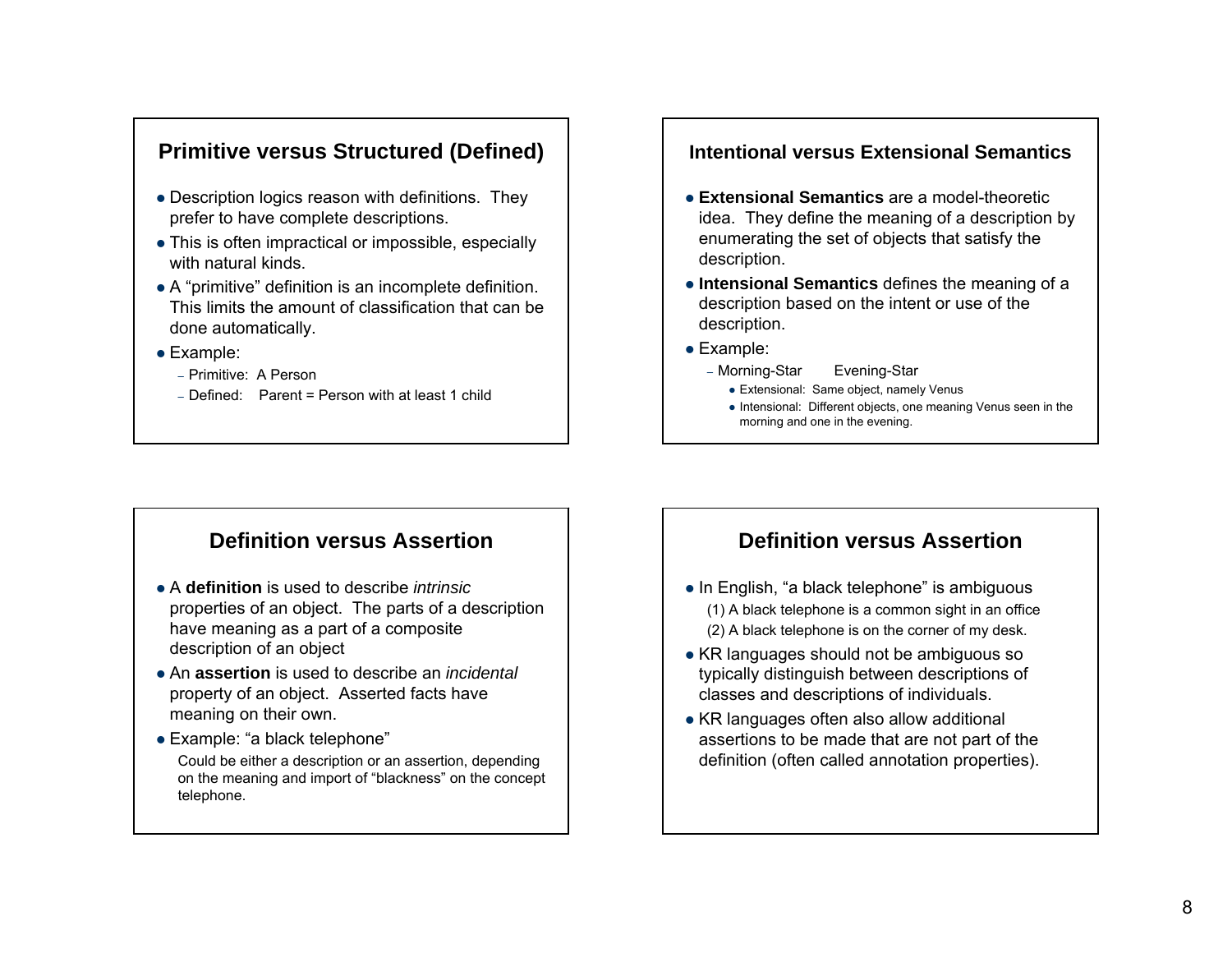